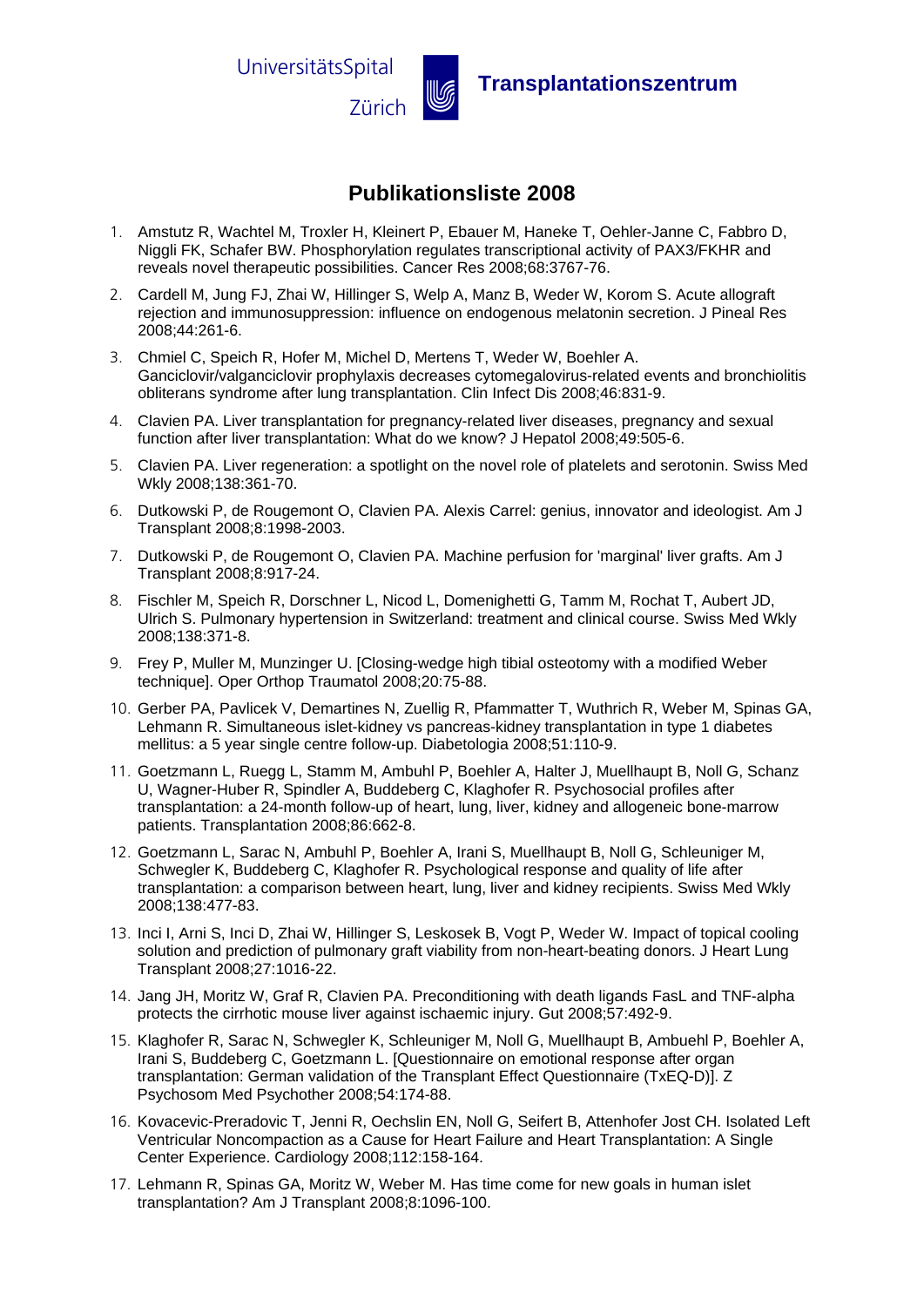

# Zürich u **Transplantationszentrum**

- 18. Lilienfeld BG, Schildknecht A, Imbach LL, Mueller NJ, Schneider MK, Seebach JD. Characterization of porcine UL16-binding protein 1 endothelial cell surface expression. Xenotransplantation 2008;15:136-44.
- 19. Mueller NJ. New immunosuppressive strategies and the risk of infection. Transpl Infect Dis 2008.
- 20. Mullhaupt B, Dimitroulis D, Gerlach JT, Clavien PA. Hot topics in liver transplantation: organ allocation--extended criteria donor--living donor liver transplantation. J Hepatol 2008;48 Suppl 1:S58-67.
- 21. Oehler-Janne C, Taverna C, Stanek N, Negretti L, Lutolf UM, Ciernik IF. Consolidative involved field radiotherapy after high dose chemotherapy and autologous stem cell transplantation for non-Hodgkin's lymphoma: a case-control study. Hematol Oncol 2008;26:82-90.
- 22. Pontiggia L, Biedermann T, Meuli M, Widmer D, Bottcher-Haberzeth S, Schiestl C, Schneider J, Braziulis E, Montano I, Meuli-Simmen C, Reichmann E. Markers to Evaluate the Quality and Self-Renewing Potential of Engineered Human Skin Substitutes In Vitro and after Transplantation. J Invest Dermatol 2008.
- 23. Reichenbach J, Van de Velde H, De Rycke M, Staessen C, Platteau P, Baetens P, Gungor T, Ozsahin H, Scherer F, Siler U, Seger RA, Liebaers I. First successful bone marrow transplantation for X-linked chronic granulomatous disease by using preimplantation female gender typing and HLA matching. Pediatrics 2008;122:e778-82.
- 24. Remund K, Rechsteiner T, Rentsch K, Vogt P, Russi EW, Boehler A. Attenuation of airway obliteration by ciprofloxacin in experimental posttransplant bronchiolitis obliterans. Transplantation 2008;85:726-31.
- 25. Rentsch KM. [Monitoring of immunosuppressant drugs]. Ther Umsch 2008;65:545-50.
- 26. Schneider MK, Seebach JD. Current cellular innate immune hurdles in pig-to-primate xenotransplantation. Curr Opin Organ Transplant 2008;13:171-7.
- 27. Serra AL, Braun SC, Starke A, Savoca R, Hersberger M, Russmann S, Corti N, Wuthrich RP. Pharmacokinetics and pharmacodynamics of cinacalcet in patients with hyperparathyroidism after renal transplantation. Am J Transplant 2008;8:803-10.
- 28. Soll C, Muller MK, Wildi S, Clavien PA, Weber M. Reconstruction of the gastric passage by a sideto-side gastrogastrostomy after failed vertical-banded gastroplasty: a case report. J Med Case Reports 2008;2:185.
- 29. Steinberg J, Dave H, Knirsch W, Pretre R, Weiss M, Harpes P, Kretschmar O. Early results of balloon dilatation of the stenotic bovine jugular vein graft in the right ventricular outflow tract in children. J Interv Cardiol 2008;21:265-72.
- 30. Greenbaum, Carla; Mandrup-Poulson, Thomas; McGee, Paula; Battelino, Tadej; Haastert, Burkhard; Ludvigsson, Johnny; Lachin; John M; Pozzili, Paolo; Kolb, Hubert The Type 1 Diabetes TrialNet Research Group and the European C-Peptide Trial Study Group (Coauthor). Randomized Comparisons of the Mixed Meal Tolerance Test versus the Glucagon Stimulation Test for the Assessment of Beta Cell Function in Type 1 Diabetes. Diabetes Care 2008: 31; 1966-71 (IF: 7.851)
- 31. P. Kugelmeier, Ph. Nett, R. Zuellig, R. Lehmann, M. Weber, W. Moritz. Expression and hypoxic regulation of the endothelin system in endocrine cells of human and rat pancreatic islets. J. Pancreas 2008: 9: 133-149 (IF: 2.300)
- 32. K.Remund, T.Rechsteiner, K.Rentsch, P.Vogt, A.Boehler. Attenuation of airway obliteration by ciprofloxacin in experimental post-transplant bronchiolitis obliterans. Transplantation 2008;85(5):726-31. 3.97/
- 33. L.Goetzmann, K.Moser, E.Vetsch, E.Grieder, R.Klaghofer, R.Naef, E.Russi, A.Boehler, C.Buddeberg (2008). The interplay of "Big Five" personality factors and metaphorical schemas: A pilot study with 20 lung transplant recipients. The Qualitative Report, 12 (3), retrieved from [http://www.nova.edu/ssss/QR/QR12-3/goetzmann.pdf.](http://www.nova.edu/ssss/QR/QR12-3/goetzmann.pdf)
- 34. R.Klaghofer, N.Sarac, K.Schwegler, M.Schleuniger, G.Noll, B.Muellhaupt, P.Ambuehl, A.Boehler, S.Irani, C.Buddeberg, L.Goetzmann. Fragebogen zur psychischen Verarbeitung einer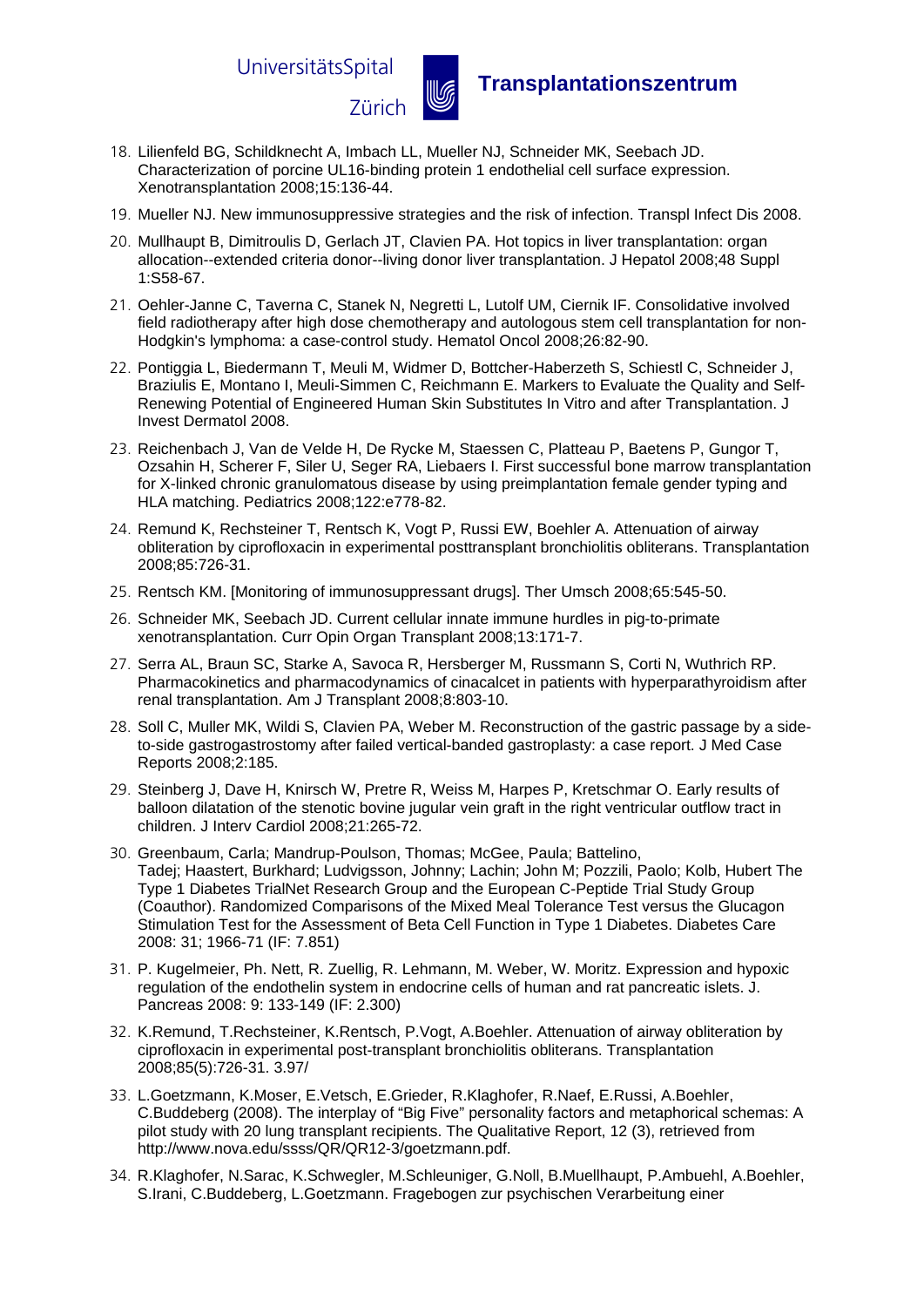

### Zürich u **Transplantationszentrum**

Organtransplantation: Deutsche Validierung des Transplant Effects Questionnaire (TxEQ), Z. Psychosom. Med. Psychother 2008;54:174-188. 1.11

- 35. L.Goetzmann, M.Schleuniger, S.Irani, A.Boehler, G.Noll, B.Muellhaupt, P.Ambuehl, K.Schwegler, C.Buddeberg, R.Klaghofer. Psychological response and quality of life after transplantation: a comparison between heart, lung, liver, and kidney recipients (in press), Swiss Med Wkly 2008;138(33-34):477-483 1.35
- 36. L.Goetzmann, M.Stamm, R.Wagner, A.Spindler, A.Boehler, G.Noll, B.Muellhaupt, P.Ambuehl,U.Schanz, C.Buddeberg, R.Klaghofer. Psychosocial outcomes after an organ transplantation - profiles of a 24-month follow up in heart, lung, liver, kidney and allogeneic bone marrow patients. Transplantation 2008;86:662-668 3.97
- 37. C.Benden, R.Speich, G.F.Hofbauer, C.Eich, S.Irani, E.W.Russi, W.Weder, A.Boehler. Extracorporeal photopheresis after lung transplantation: a 10-year single center experience. Transplantation (in press) 3.97
- 38. C.Benden, F.Rea, J.Behr, P.A. Corris, M. Reynaud-Gaubert, M.Stern, R. Speich, A. Boehler. Lung transplantation for lymphangioleiomyomatosis: the European experience. J Heart Lung Transplant (in press) 3.09
- 39. Serra AL, Wuhrmann C, Wüthrich RP. Phosphatemic Effect of Cinacalcet in Kidney Transplant Recipients With Persistent Hyperparathyroidism. Am J Kidney Dis. 2008, Oct 23. [Epub ahead of print]. PMID: 18950915 [PubMed - as supplied by publisher]
- 40. Kunzendorf U, Krämer BK, Arns W, Braun J, Grossmann J, Pietruck F, Schmidt-Gayk H, Schwarz A, Ziegler E, Sperschneider H, Wüthrich RP, Nonnast-Daniel B, Schindler R, Renders L. Bone disease after renal transplantation. Nephrol Dial Transplant. 2008, 23(2):450-8. Review. PMID: 18056071 [PubMed - indexed for MEDLINE]
- 41. Fehr T, Sykes M. Clinical experience with mixed chimerism to induce transplantation tolerance. Transpl Int. 2008 Oct 23. [Epub ahead of print] Review. PMID: 18954364 [PubMed - as supplied by publisher]
- 42. Fehr T, Wüthrich RP Kardiovaskuläre Probleme nach Nierentransplantation. Cardiovasc 2008, 1, 8-12 (Review)
- 43. Fehr T, Wüthrich RP. Monoklonale Antikörpertherapie bei Organtransplantation. Schweiz Med Forum 2008, 8. 204-209 (Review)
- 44. Matin RN, Mesher D, Proby CM, McGregor JM, Bouwes Bavinck JN, del Marmol V, Euvrard S, Ferrandiz C, Geusau A, Hackethal M, Ho WL, Hofbauer GF, Imko-Walczuk B, Kanitakis J, Lally A, Lear JT, Lebbe C, Murphy GM, Piaserico S, Seckin D, Stockfleth E, Ulrich C, Wojnarowska FT, Lin HY, Balch C, Harwood CA; Skin Care in Organ Transplant Patients, Europe (SCOPE) group. Melanoma in organ transplant recipients: clinicopathological features and outcome in 100 cases. Am J Transplant. 2008 Sep;8(9):1891-900.
- 45. Hofbauer GF, Marcollo-Pini A, Corsenca A, Kistler AD, French LE, Wüthrich RP, Serra AL. The mTOR inhibitor rapamycin significantly improves facial angiofibroma lesions in a patient with tuberous sclerosis. Br J Dermatol. 2008 Aug;159(2):473-5.
- 46. Marcollo Pini A, Kerl K, Kamarachev J, French LE, Hofbauer GF. Interstitial granulomatous drug reaction following intravenous ganciclovir. Br J Dermatol. 2008 Jun;158(6):1391-3.
- 47. [Schmid C,](http://www.ncbi.nlm.nih.gov/sites/entrez?Db=pubmed&Cmd=Search&Term=%22Schmid%20C%22%5BAuthor%5D&itool=EntrezSystem2.PEntrez.Pubmed.Pubmed_ResultsPanel.Pubmed_DiscoveryPanel.Pubmed_RVAbstractPlus) [Jurmann M,](http://www.ncbi.nlm.nih.gov/sites/entrez?Db=pubmed&Cmd=Search&Term=%22Jurmann%20M%22%5BAuthor%5D&itool=EntrezSystem2.PEntrez.Pubmed.Pubmed_ResultsPanel.Pubmed_DiscoveryPanel.Pubmed_RVAbstractPlus) [Birnbaum D,](http://www.ncbi.nlm.nih.gov/sites/entrez?Db=pubmed&Cmd=Search&Term=%22Birnbaum%20D%22%5BAuthor%5D&itool=EntrezSystem2.PEntrez.Pubmed.Pubmed_ResultsPanel.Pubmed_DiscoveryPanel.Pubmed_RVAbstractPlus) [Colombo T,](http://www.ncbi.nlm.nih.gov/sites/entrez?Db=pubmed&Cmd=Search&Term=%22Colombo%20T%22%5BAuthor%5D&itool=EntrezSystem2.PEntrez.Pubmed.Pubmed_ResultsPanel.Pubmed_DiscoveryPanel.Pubmed_RVAbstractPlus) [Falk V,](http://www.ncbi.nlm.nih.gov/sites/entrez?Db=pubmed&Cmd=Search&Term=%22Falk%20V%22%5BAuthor%5D&itool=EntrezSystem2.PEntrez.Pubmed.Pubmed_ResultsPanel.Pubmed_DiscoveryPanel.Pubmed_RVAbstractPlus) [Feltrin G,](http://www.ncbi.nlm.nih.gov/sites/entrez?Db=pubmed&Cmd=Search&Term=%22Feltrin%20G%22%5BAuthor%5D&itool=EntrezSystem2.PEntrez.Pubmed.Pubmed_ResultsPanel.Pubmed_DiscoveryPanel.Pubmed_RVAbstractPlus) [Garatti A,](http://www.ncbi.nlm.nih.gov/sites/entrez?Db=pubmed&Cmd=Search&Term=%22Garatti%20A%22%5BAuthor%5D&itool=EntrezSystem2.PEntrez.Pubmed.Pubmed_ResultsPanel.Pubmed_DiscoveryPanel.Pubmed_RVAbstractPlus) [Genoni M,](http://www.ncbi.nlm.nih.gov/sites/entrez?Db=pubmed&Cmd=Search&Term=%22Genoni%20M%22%5BAuthor%5D&itool=EntrezSystem2.PEntrez.Pubmed.Pubmed_ResultsPanel.Pubmed_DiscoveryPanel.Pubmed_RVAbstractPlus) [Gerosa G,](http://www.ncbi.nlm.nih.gov/sites/entrez?Db=pubmed&Cmd=Search&Term=%22Gerosa%20G%22%5BAuthor%5D&itool=EntrezSystem2.PEntrez.Pubmed.Pubmed_ResultsPanel.Pubmed_DiscoveryPanel.Pubmed_RVAbstractPlus) [Göttel P,](http://www.ncbi.nlm.nih.gov/sites/entrez?Db=pubmed&Cmd=Search&Term=%22G%C3%B6ttel%20P%22%5BAuthor%5D&itool=EntrezSystem2.PEntrez.Pubmed.Pubmed_ResultsPanel.Pubmed_DiscoveryPanel.Pubmed_RVAbstractPlus) [Gummert J,](http://www.ncbi.nlm.nih.gov/sites/entrez?Db=pubmed&Cmd=Search&Term=%22Gummert%20J%22%5BAuthor%5D&itool=EntrezSystem2.PEntrez.Pubmed.Pubmed_ResultsPanel.Pubmed_DiscoveryPanel.Pubmed_RVAbstractPlus) [Halfmann R,](http://www.ncbi.nlm.nih.gov/sites/entrez?Db=pubmed&Cmd=Search&Term=%22Halfmann%20R%22%5BAuthor%5D&itool=EntrezSystem2.PEntrez.Pubmed.Pubmed_ResultsPanel.Pubmed_DiscoveryPanel.Pubmed_RVAbstractPlus) [Hammel D,](http://www.ncbi.nlm.nih.gov/sites/entrez?Db=pubmed&Cmd=Search&Term=%22Hammel%20D%22%5BAuthor%5D&itool=EntrezSystem2.PEntrez.Pubmed.Pubmed_ResultsPanel.Pubmed_DiscoveryPanel.Pubmed_RVAbstractPlus) [Hennig E,](http://www.ncbi.nlm.nih.gov/sites/entrez?Db=pubmed&Cmd=Search&Term=%22Hennig%20E%22%5BAuthor%5D&itool=EntrezSystem2.PEntrez.Pubmed.Pubmed_ResultsPanel.Pubmed_DiscoveryPanel.Pubmed_RVAbstractPlus) [Kaufmann F,](http://www.ncbi.nlm.nih.gov/sites/entrez?Db=pubmed&Cmd=Search&Term=%22Kaufmann%20F%22%5BAuthor%5D&itool=EntrezSystem2.PEntrez.Pubmed.Pubmed_ResultsPanel.Pubmed_DiscoveryPanel.Pubmed_RVAbstractPlus) [Lanfranconi M,](http://www.ncbi.nlm.nih.gov/sites/entrez?Db=pubmed&Cmd=Search&Term=%22Lanfranconi%20M%22%5BAuthor%5D&itool=EntrezSystem2.PEntrez.Pubmed.Pubmed_ResultsPanel.Pubmed_DiscoveryPanel.Pubmed_RVAbstractPlus) [Meyns B,](http://www.ncbi.nlm.nih.gov/sites/entrez?Db=pubmed&Cmd=Search&Term=%22Meyns%20B%22%5BAuthor%5D&itool=EntrezSystem2.PEntrez.Pubmed.Pubmed_ResultsPanel.Pubmed_DiscoveryPanel.Pubmed_RVAbstractPlus) [Mohr F,](http://www.ncbi.nlm.nih.gov/sites/entrez?Db=pubmed&Cmd=Search&Term=%22Mohr%20F%22%5BAuthor%5D&itool=EntrezSystem2.PEntrez.Pubmed.Pubmed_ResultsPanel.Pubmed_DiscoveryPanel.Pubmed_RVAbstractPlus) [Müller J,](http://www.ncbi.nlm.nih.gov/sites/entrez?Db=pubmed&Cmd=Search&Term=%22M%C3%BCller%20J%22%5BAuthor%5D&itool=EntrezSystem2.PEntrez.Pubmed.Pubmed_ResultsPanel.Pubmed_DiscoveryPanel.Pubmed_RVAbstractPlus) [Nikolov D,](http://www.ncbi.nlm.nih.gov/sites/entrez?Db=pubmed&Cmd=Search&Term=%22Nikolov%20D%22%5BAuthor%5D&itool=EntrezSystem2.PEntrez.Pubmed.Pubmed_ResultsPanel.Pubmed_DiscoveryPanel.Pubmed_RVAbstractPlus) [Rucinskas K,](http://www.ncbi.nlm.nih.gov/sites/entrez?Db=pubmed&Cmd=Search&Term=%22Rucinskas%20K%22%5BAuthor%5D&itool=EntrezSystem2.PEntrez.Pubmed.Pubmed_ResultsPanel.Pubmed_DiscoveryPanel.Pubmed_RVAbstractPlus) [Scheld HH,](http://www.ncbi.nlm.nih.gov/sites/entrez?Db=pubmed&Cmd=Search&Term=%22Scheld%20HH%22%5BAuthor%5D&itool=EntrezSystem2.PEntrez.Pubmed.Pubmed_ResultsPanel.Pubmed_DiscoveryPanel.Pubmed_RVAbstractPlus) [Schmid](http://www.ncbi.nlm.nih.gov/sites/entrez?Db=pubmed&Cmd=Search&Term=%22Schmid%20FX%22%5BAuthor%5D&itool=EntrezSystem2.PEntrez.Pubmed.Pubmed_ResultsPanel.Pubmed_DiscoveryPanel.Pubmed_RVAbstractPlus) FX, [Schneider M,](http://www.ncbi.nlm.nih.gov/sites/entrez?Db=pubmed&Cmd=Search&Term=%22Schneider%20M%22%5BAuthor%5D&itool=EntrezSystem2.PEntrez.Pubmed.Pubmed_ResultsPanel.Pubmed_DiscoveryPanel.Pubmed_RVAbstractPlus) [Sirvydis V,](http://www.ncbi.nlm.nih.gov/sites/entrez?Db=pubmed&Cmd=Search&Term=%22Sirvydis%20V%22%5BAuthor%5D&itool=EntrezSystem2.PEntrez.Pubmed.Pubmed_ResultsPanel.Pubmed_DiscoveryPanel.Pubmed_RVAbstractPlus) [Tandler R,](http://www.ncbi.nlm.nih.gov/sites/entrez?Db=pubmed&Cmd=Search&Term=%22Tandler%20R%22%5BAuthor%5D&itool=EntrezSystem2.PEntrez.Pubmed.Pubmed_ResultsPanel.Pubmed_DiscoveryPanel.Pubmed_RVAbstractPlus) [Vitali E,](http://www.ncbi.nlm.nih.gov/sites/entrez?Db=pubmed&Cmd=Search&Term=%22Vitali%20E%22%5BAuthor%5D&itool=EntrezSystem2.PEntrez.Pubmed.Pubmed_ResultsPanel.Pubmed_DiscoveryPanel.Pubmed_RVAbstractPlus) [Vlasselaers D,](http://www.ncbi.nlm.nih.gov/sites/entrez?Db=pubmed&Cmd=Search&Term=%22Vlasselaers%20D%22%5BAuthor%5D&itool=EntrezSystem2.PEntrez.Pubmed.Pubmed_ResultsPanel.Pubmed_DiscoveryPanel.Pubmed_RVAbstractPlus) [Weyand M,](http://www.ncbi.nlm.nih.gov/sites/entrez?Db=pubmed&Cmd=Search&Term=%22Weyand%20M%22%5BAuthor%5D&itool=EntrezSystem2.PEntrez.Pubmed.Pubmed_ResultsPanel.Pubmed_DiscoveryPanel.Pubmed_RVAbstractPlus) [Wilhelm M,](http://www.ncbi.nlm.nih.gov/sites/entrez?Db=pubmed&Cmd=Search&Term=%22Wilhelm%20M%22%5BAuthor%5D&itool=EntrezSystem2.PEntrez.Pubmed.Pubmed_ResultsPanel.Pubmed_DiscoveryPanel.Pubmed_RVAbstractPlus) [Hetzer R.](http://www.ncbi.nlm.nih.gov/sites/entrez?Db=pubmed&Cmd=Search&Term=%22Hetzer%20R%22%5BAuthor%5D&itool=EntrezSystem2.PEntrez.Pubmed.Pubmed_ResultsPanel.Pubmed_DiscoveryPanel.Pubmed_RVAbstractPlus) Influence of inflow cannula length in axial-flow pumps on neurologic adverse event rate: results from a multi-center analysis. J Heart Lung Transplant 2008;27:253-60.
- 48. Weder W, Inci I, Korom S, Kestenholz PB, Hillinger S, Eich C, Irani S, Lardinois D. Airway complications after lung transplantation: risk factors, prevention and outcome. Eur J Cardiothorac Surg. 2008 Nov 10.